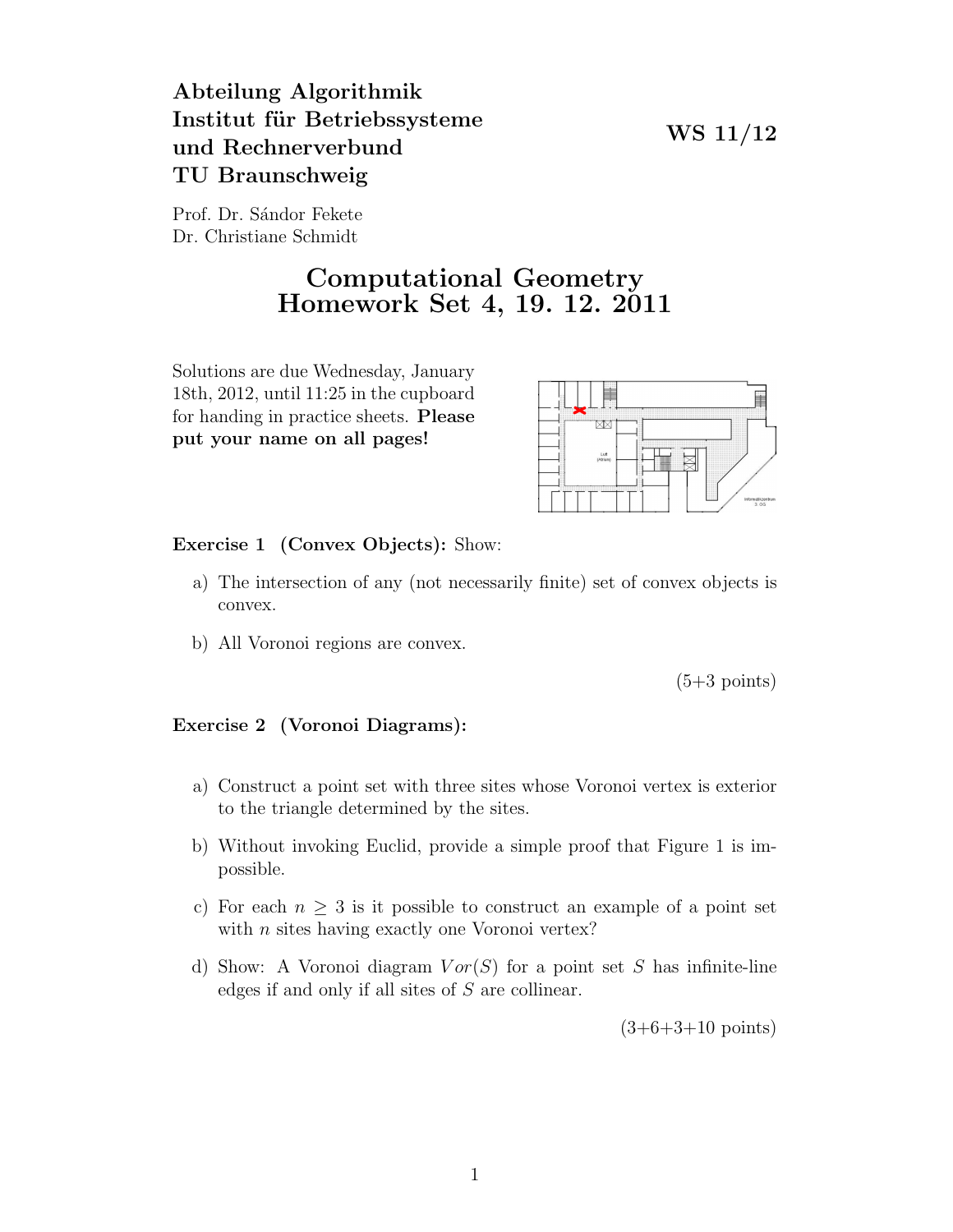

Figure 1:

Exercise 3 (Christmas Exercise):



Figure 2: Sketch of one of Castiel's Voronoi Diagrams.

In order to distribute the presents efficiently Santa Claus  $(S_C)$  established hidden interim storages all over the world. The positions of these storages are  $S_1, \ldots, S_n \in \mathbb{R}^2$  with  $n \in \mathbb{N}$ .

The remaining tuition fees are sufficient to build one new interim storage. The potential area for its location is bounded by a rectangle. The storage should be placed such that it has the largest possible distance to the next storage—improving the coverage.  $S_C$  is left with time for  $O(n \log n)$  steps, only, until the new storage must be constructed.